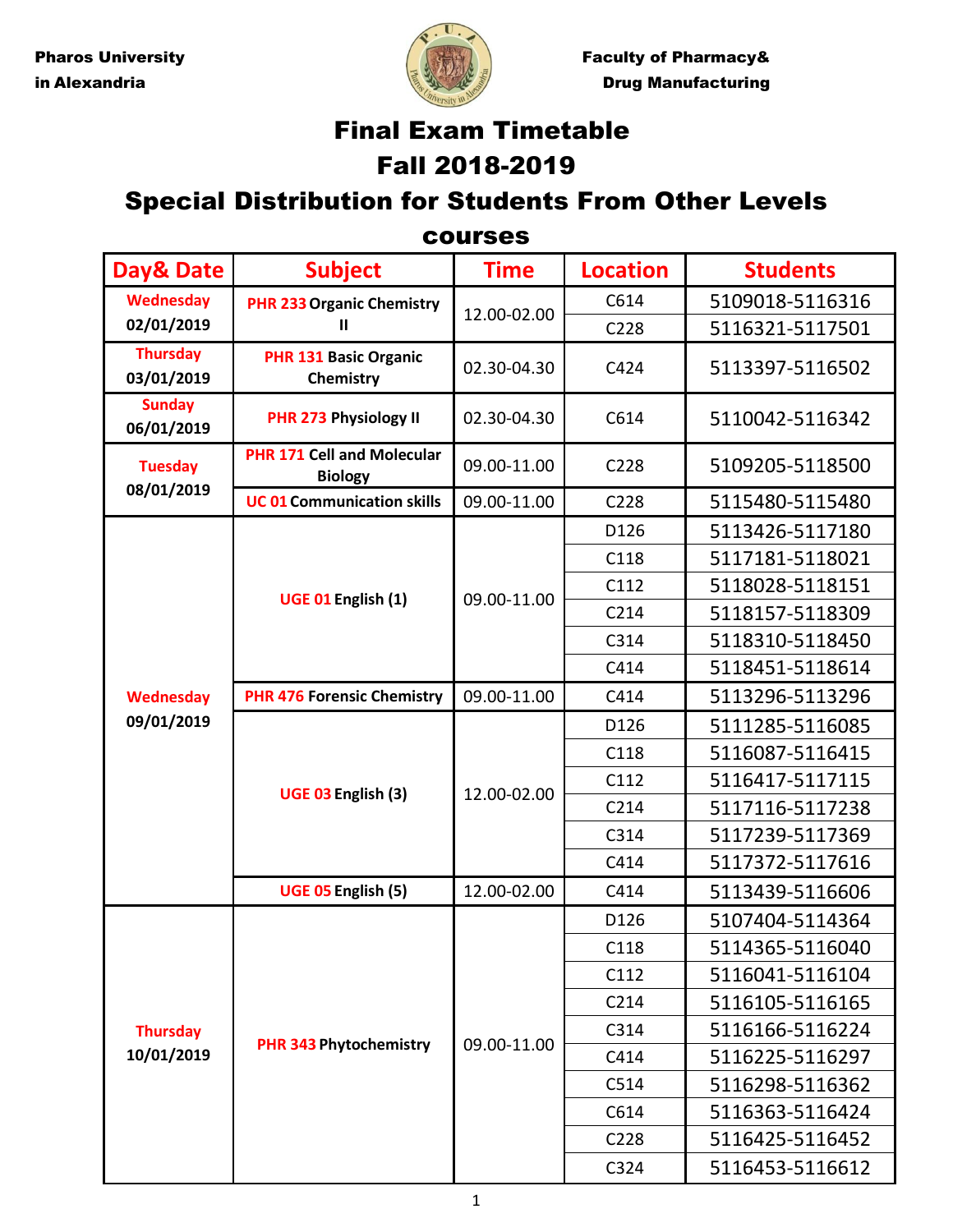

Pharos University **Faculty Faculty of Pharmacy&** in Alexandria **Drug Manufacturing** 

# Final Exam Timetable Fall 2018-2019

#### Special Distribution for Students From Other Levels

courses

| <b>Saturday</b><br>12/01/2019 | <b>PHR 224 Analytical</b><br><b>Chemistry II</b> | 09.00-11.00 | C614 | 5111140-5118500  |
|-------------------------------|--------------------------------------------------|-------------|------|------------------|
| <b>Sunday</b>                 | <b>PHR 177 Biophysics</b>                        | 09.00-11.00 | C324 | 5109018-5116263  |
| 13/01/2019                    |                                                  |             | C424 | 5116295-5116455  |
| <b>Monday</b><br>14/01/2019   | <b>PHR 121 Physical Chemistry</b>                | 12.00-02.00 | C614 | 5111221-5117505  |
| <b>Tuesday</b><br>15/01/2019  | <b>PHR 211 Physical Pharmacy</b>                 | 09.00-11.00 | C614 | 5111083-5116515  |
|                               | PHR 178 Anatomy and<br><b>Histology</b>          | 12.00-02.00 | C424 | 5111083-5116515  |
|                               |                                                  |             | D126 | 5118001-5118090  |
|                               |                                                  |             | C118 | 5118091-5118181  |
|                               |                                                  |             | C112 | 5118182-5118231  |
|                               |                                                  |             | C214 | 5118232-5118282  |
| <b>Wednesday</b>              |                                                  |             | C314 | 5118283-5118332  |
| 16/01/2019                    | PL 103 Anatomy & Histology                       | 12.00-02.00 | C414 | 5118334-5118385  |
|                               |                                                  |             | C514 | 5118386-5118435  |
|                               |                                                  |             | C614 | 5118436-5118485  |
|                               |                                                  |             | C228 | 5118486-5118607  |
|                               |                                                  |             | C324 | 5118608-5118617& |
|                               |                                                  |             |      | 5117003-5117203  |
|                               |                                                  |             | C424 | 5117274-5117426  |
|                               | <b>PHR 122 General Chemistry</b>                 | 12.00-02.00 | C324 | 5113006-5116413  |
| <b>Thursday</b><br>17/01/2019 | <b>PHR 586 Geriatric Pharmacy</b>                | 12.00-02.00 | C614 | 5109232-5114236  |
|                               |                                                  |             | C228 | 5114237-5115528  |
|                               | PHR 558 Advanced<br>Microbiology                 | 09.00-11.00 | D126 | 5107205-5114067  |
|                               |                                                  |             | C118 | 5114069-5114218  |
|                               |                                                  |             | C112 | 5114219-5114334  |
| <b>Friday</b><br>18/01/2019   |                                                  |             | C214 | 5114335-5114402  |
|                               |                                                  |             | C314 | 5114406-5114501  |
|                               |                                                  |             | C414 | 5114507-5115158  |
|                               |                                                  |             | C514 | 5115165-5115607  |
|                               |                                                  |             | C614 | 5115609-5116605  |
|                               |                                                  |             |      |                  |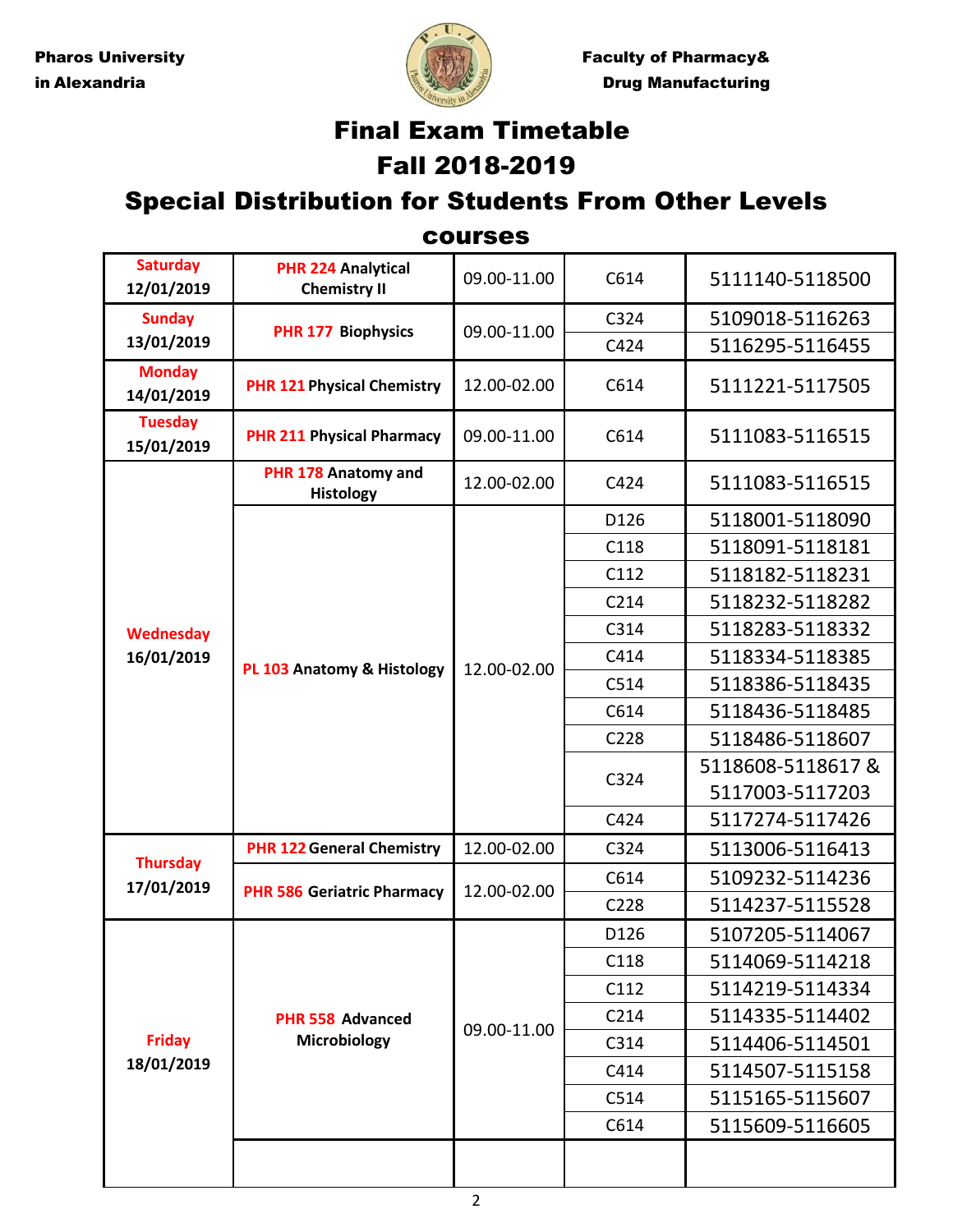

Pharos University **Faculty Faculty of Pharmacy&** in Alexandria **Drug Manufacturing** 

## Final Exam Timetable Fall 2018-2019

#### Special Distribution for Students From Other Levels

#### courses

|                             | <b>GEN 104 Legislation and</b><br><b>Health Policies</b> | 01.30-03.30 | D126 | 5110068-5116068  |
|-----------------------------|----------------------------------------------------------|-------------|------|------------------|
|                             |                                                          |             | C118 | 5116069-5116269  |
|                             |                                                          |             | C112 | 5116278-5116375  |
|                             |                                                          |             | C214 | 5116376-5118500  |
|                             | <b>PHR 125 Basic Inorganic</b><br>Chemistry              | 09.00-11.00 | C424 | 5107205-5117505  |
|                             | PC 101 Physical & Inorganic                              | 09.00-11.00 | D126 | 5118001-5118090  |
|                             |                                                          |             | C118 | 5118091-5118181  |
|                             |                                                          |             | C112 | 5118182-5118231  |
|                             |                                                          |             | C214 | 5118232-5118282  |
|                             |                                                          |             | C314 | 5118283-5118332  |
|                             |                                                          |             | C414 | 5118334-5118385  |
|                             | Chemistry                                                |             | C514 | 5118386-5118435  |
|                             |                                                          |             | C614 | 5118436-5118485  |
| <b>Sunday</b><br>20/01/2019 |                                                          |             | C228 | 5118486-5118607  |
|                             |                                                          |             | C324 | 5118608-5118617& |
|                             |                                                          |             |      | 5117003-5117310  |
|                             |                                                          |             | C424 | 5117383-5117426  |
|                             | PHR 563 Virology                                         | 12.00-02.00 | D126 | 5109408-5116039  |
|                             |                                                          |             | C118 | 5116040-5116144  |
|                             |                                                          |             | C112 | 5116145-5116203  |
|                             |                                                          |             | C214 | 5116204-5116270  |
|                             |                                                          |             | C314 | 5116273-5116340  |
|                             |                                                          |             | C414 | 5116341-5116399  |
|                             |                                                          |             | C514 | 5116400-5116612  |
|                             | <b>PHR 243 Pharmacognosy II</b>                          | 09.00-11.00 | C614 | 5110042-5116368  |
| <b>Monday</b><br>21/01/2019 |                                                          |             | C228 | 5116372-5116504  |
|                             | <b>PHR 513 Cosmetics</b>                                 | 12.00-02.00 | D126 | 5108096-5114043  |
|                             |                                                          |             | C118 | 5114044-5114161  |
|                             |                                                          |             | C112 | 5114162-5114215  |
|                             |                                                          |             | C214 | 5114217-5114278  |
|                             |                                                          |             | C314 | 5114279-5114343  |
|                             |                                                          |             | C414 | 5114345-5114403  |
|                             |                                                          |             | C514 | 5114406-5114489  |